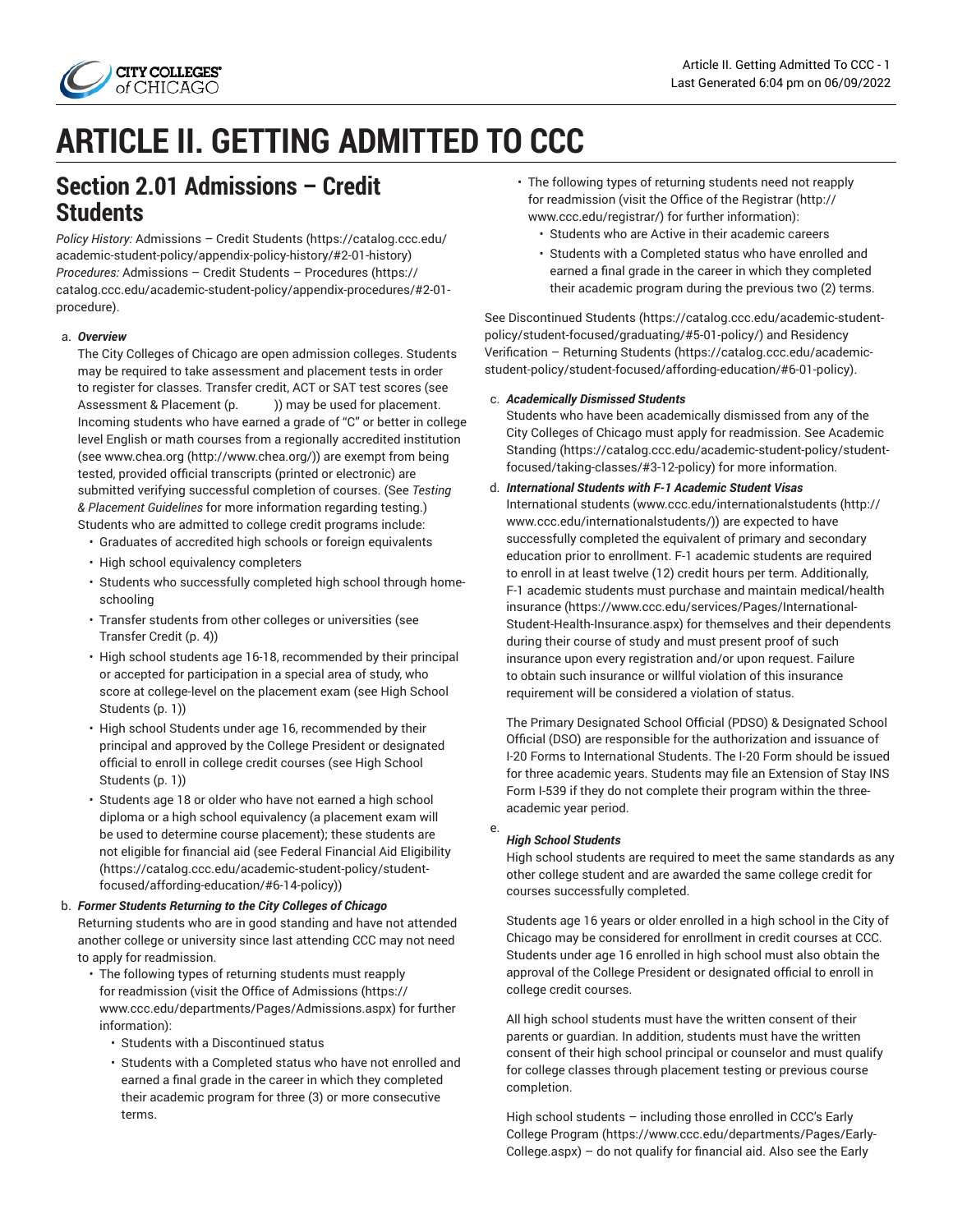

College [Program](https://catalog.ccc.edu/academic-student-policy/student-focused/getting-support/#early-college-program) policy ([https://catalog.ccc.edu/academic-student](https://catalog.ccc.edu/academic-student-policy/student-focused/getting-support/#early-college-program)[policy/student-focused/getting-support/#early-college-program\)](https://catalog.ccc.edu/academic-student-policy/student-focused/getting-support/#early-college-program).

## **Section 2.02 Admissions – International Students**

*Procedures:* Admissions – [International](https://catalog.ccc.edu/academic-student-policy/appendix-procedures/#2-02-procedure) Students – Procedures ([https://](https://catalog.ccc.edu/academic-student-policy/appendix-procedures/#2-02-procedure) [catalog.ccc.edu/academic-student-policy/appendix-procedures/#2-02](https://catalog.ccc.edu/academic-student-policy/appendix-procedures/#2-02-procedure) [procedure](https://catalog.ccc.edu/academic-student-policy/appendix-procedures/#2-02-procedure))*.*

CCC serves international students in the following non-immigrant visa classes who live or work in the City of Chicago:

- A-1, A-2 foreign government officials and dependents
- B-1, B-2 visitor for business or pleasure
- E-1, E-2 treaty traders/investors and dependents
- $\cdot$  F-1 academic student
- G-1, G-2 representatives to international organizations and dependents
- H-1B, H-1C, H-4 temporary workers and dependents
- J-1, J-2 exchange visitors and dependents
- K-1, K-2 fiancé(e)s and spouses of US citizens and dependents
- L-1, L-2 intra-company transferees and dependents
- O-1, O-2 workers with extraordinary abilities and dependents
- P-1, P-2 artists, athletes and entertainers and dependents
- $\cdot$  Q-1, Q-2 international cultural exchange visitors and dependents
- R-1, R-2 religious workers and dependents
- S-1, S2 witnesses/informants and dependents
- T-1, T-2 alien victims of human trafficking and dependents
- U-1 U-2 alien victims of certain crimes and dependents
- V-1, V-2 certain second preference beneficiaries and dependents

# **Section 2.03 Admissions – Adult Education Students**

*Procedures:* [Admissions](https://catalog.ccc.edu/academic-student-policy/appendix-procedures/#2-03-procedure) – Adult Education Students – Procedures ([https://catalog.ccc.edu/academic-student-policy/appendix-procedures/](https://catalog.ccc.edu/academic-student-policy/appendix-procedures/#2-03-procedure) [#2-03-procedure](https://catalog.ccc.edu/academic-student-policy/appendix-procedures/#2-03-procedure))*.*

The Adult Education Program offers tuition-free, non-credit classes to students who want to:

- Prepare to earn their high school equivalency degree by passing an examination such as the *General Educational Development test (GED ® ) or High School Equivalency Test (HiSET ® )*;
- Learn English as a second language (ESL); and/or
- Improve their basic skills in reading, writing, and mathematics (Adult Basic Education  $-$  {ABE}).

Adult Education classes are open to students who meet all of the following criteria:

- Complete an application online or in-person at a CCC college campus or satellite location.
- Resident of Illinois (see Adult [Education](https://catalog.ccc.edu/academic-student-policy/student-focused/affording-education/#6-01-policy) Students [\(https://](https://catalog.ccc.edu/academic-student-policy/student-focused/affording-education/#6-01-policy) [catalog.ccc.edu/academic-student-policy/student-focused/affording](https://catalog.ccc.edu/academic-student-policy/student-focused/affording-education/#6-01-policy)[education/#6-01-policy](https://catalog.ccc.edu/academic-student-policy/student-focused/affording-education/#6-01-policy))).
- Are at least 18 years old. However, 16- and 17-year olds may register if they submit a document, such as a release form, letter, or transcript, certifying that they are no longer attending high school.
- Do **not** hold an F-1 academic student or J-1 visa.
- Do **not** hold a high school diploma or high school equivalency certificate, unless they show a basic skills deficiency.

# **Section 2.04 Assessment & Placement – Credit Students**

*Procedures:* [Assessment](https://catalog.ccc.edu/academic-student-policy/appendix-procedures/#2-04-procedure) & Placement – Credit Students – Procedures [\(https://catalog.ccc.edu/academic-student-policy/appendix-procedures/](https://catalog.ccc.edu/academic-student-policy/appendix-procedures/#2-04-procedure) [#2-04-procedure](https://catalog.ccc.edu/academic-student-policy/appendix-procedures/#2-04-procedure))*.*

To ensure proper academic placement, first-time credit students are required to complete a placement exam or obtain a placement test waiver (see [Placement](#page-1-0) Test Waivers ([p. 2\)](#page-1-0)) prior to registration.

Students who have not completed a placement test or obtained a placement test waiver may enroll in a credit course which does not require a prerequisite, including courses that do not indicate ENGLISH 101 Composition eligibility as a requirement. However, students will not be permitted subsequent enrollment in courses which require a prerequisite without first completing a placement test or obtaining a placement test waiver.

### a. *Students Placing in Foundational Studies Courses*

Only high school graduates or those who have successfully passed a high school equivalency examination may enroll in Foundational Studies courses. Students who place in Foundational Studies courses but have not graduated from high school or successfully passed a high school equivalency examination are required to enroll in Adult Education coursework. Students may self-certify high school or high school equivalency completion on the online admissions application, but all such students must submit one of the following documents to the Office of the Registrar prior to the first day of class:

- High school diploma
- Official or unofficial high school transcript
- High school equivalency certificate

Students who do not submit one of the required documents prior to the first day of class will be referred to the Adult Education Department. Normal retesting policies apply.

b.

### <span id="page-1-0"></span>*Placement Test Waivers*

Placement test waivers may be granted to:

- Transfer students who submit an official transcript from a regionally accredited college or university showing successful completion of college level math, English (particularly ENGLISH 101 Composition/Freshman Composition), and reading with a grade of "C" or higher;
- Students who have already earned an Associate degree or higher; or,
- High school graduates who submit official and sufficiently high ACT or SAT test scores. ACT and SAT test scores are valid for a period of four (4) years. A writing test may still be required.
- GED or HiSET score as outlined in [procedures \(https://](https://catalog.ccc.edu/academic-student-policy/appendix-procedures/#2-04-procedure) [catalog.ccc.edu/academic-student-policy/appendix-procedures/](https://catalog.ccc.edu/academic-student-policy/appendix-procedures/#2-04-procedure) [#2-04-procedure](https://catalog.ccc.edu/academic-student-policy/appendix-procedures/#2-04-procedure))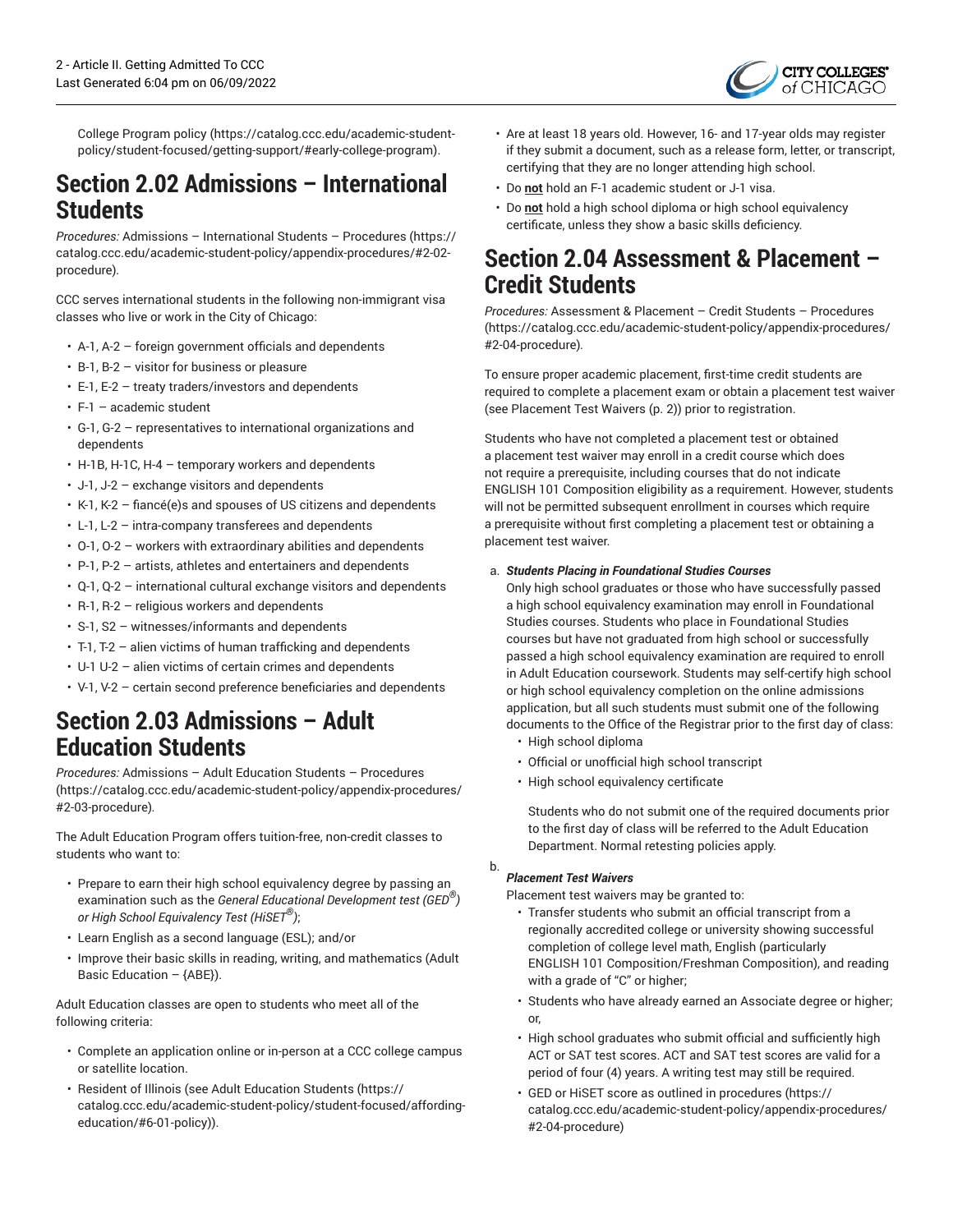

• Transitional Math or Transitional English grade as outlined in [procedures](https://catalog.ccc.edu/academic-student-policy/appendix-procedures/#2-04-procedure) [\(https://catalog.ccc.edu/academic-student-policy/](https://catalog.ccc.edu/academic-student-policy/appendix-procedures/#2-04-procedure) [appendix-procedures/#2-04-procedure\)](https://catalog.ccc.edu/academic-student-policy/appendix-procedures/#2-04-procedure);

#### c. *Placement Boost by GPA*

- High school grade point average (GPA) of 3.00 from an official high school transcript in conjunction with a placement exam. Outlined in [procedures](https://catalog.ccc.edu/academic-student-policy/appendix-procedures/#2-04-procedure) ([https://catalog.ccc.edu/academic](https://catalog.ccc.edu/academic-student-policy/appendix-procedures/#2-04-procedure)[student-policy/appendix-procedures/#2-04-procedure](https://catalog.ccc.edu/academic-student-policy/appendix-procedures/#2-04-procedure)).
	- Cumulative GPA comprised of at least seven semesters; may be seventh-semester GPA or final high school GPA.
	- GPA from an accredited high school
	- GPA requirements are based on an unweighted 4.00 scale. If a GPA is submitted based on a different scale, it will be converted.

### d. *Transfer Developmental Educational English and Math*

- May be accepted for college level placement as outlined in [procedures](https://catalog.ccc.edu/academic-student-policy/appendix-procedures/#2-04-procedure) [\(https://catalog.ccc.edu/academic-student-policy/](https://catalog.ccc.edu/academic-student-policy/appendix-procedures/#2-04-procedure) [appendix-procedures/#2-04-procedure\)](https://catalog.ccc.edu/academic-student-policy/appendix-procedures/#2-04-procedure).
- Official transcripts from a regionally accredited college or university with a grade of "C" or higher

Admission to CCC does not guarantee entrance into a particular course or program of study. Students will be given assessment and placement tests appropriate to their academic program/plan of choice; some academic programs/plans have special entrance requirements and procedures. Assessment and placement tests are used to determine the enrollment level in the program/plan of choice (in accordance with program/plan requirements).

### **Section 2.05 Assessment & Placement – International Students**

a. *English Proficiency Requirement*

The City Colleges requires prospective F-1 academic students whose native language is not English to take the Test of English as a Foreign Language (TOEFL®) test [\(www.ets.org/toefl](http://www.ets.org/toefl/) [\(http://www.ets.org/](http://www.ets.org/toefl/) [toefl/\)](http://www.ets.org/toefl/)) and meet one of the following criteria (depending upon testing method):

- 500 on the TOEFL written (paper and pencil) test
- 61 on the Internet-based TOEFL test with at least 15 points in each category
- 173 on the computerized TOEFL test

Prospective F-1 academic students may be waived from the TOEFL requirement if comparable proof of English proficiency is provided. This includes but is not limited to:

- 5.5 overall score and at least 5.0 on each band score on the International English Language Testing System (IELTS™) ([www.ielts.org/ \(http://www.ielts.org/\)](http://www.ielts.org/)) exam
- Submission of a U.S. college or university transcript showing satisfactory completion (grade "C" or better) in an English composition course
- Completion of CCC placement test scoring into at least developmental English 98 and Reading 99 or its equivalent

The TOEFL test requirement will be waived when F-1 academic students originate from a country where English is the official language and English is their native language. F-1 academic students from the following countries are not required to submit proof of English proficiency:

- Anguilla
- Antigua/Barbuda
- Australia
- Bahamas
- Barbados
- Belize
- Bermuda
- British Guyana
- Canada (except Quebec)
- Cayman Islands
- Dominica
- Falkland Islands (Islas Malvinas)
- Grenada
- Guam
- Guyana
- Ireland
- Jamaica/other West Indies
- Liberia
- Montserrat
- New Zealand
- South Africa
- St. Helena
- St. Kitts & Nevis
- St. Lucia
- St. Vincent
- Trinidad & Tobago
- Turks & Caico Isle
- United Kingdom
- Virgin Islands

The testing requirements of this rule may be waived by the College President upon the recommendation of the English Department Chair, providing the F-1 academic student has demonstrated proficiency in English as a foreign language.

### **Section 2.06 Assessment & Placement – Adult Education Students**

*Policy History:* [Assesment](https://catalog.ccc.edu/academic-student-policy/appendix-policy-history/#2-06-history) & Placement – Adult Education Students [\(https://catalog.ccc.edu/academic-student-policy/appendix-policy](https://catalog.ccc.edu/academic-student-policy/appendix-policy-history/#2-06-history)[history/#2-06-history](https://catalog.ccc.edu/academic-student-policy/appendix-policy-history/#2-06-history)).

*Procedures:* [Assessment](https://catalog.ccc.edu/academic-student-policy/appendix-procedures/#2-06-procedure) & Placement – Adult Education Students – [Procedures](https://catalog.ccc.edu/academic-student-policy/appendix-procedures/#2-06-procedure) ([https://catalog.ccc.edu/academic-student-policy/appendix](https://catalog.ccc.edu/academic-student-policy/appendix-procedures/#2-06-procedure)[procedures/#2-06-procedure](https://catalog.ccc.edu/academic-student-policy/appendix-procedures/#2-06-procedure)).

Prior to registering in Adult Education classes, students are required to take necessary placement examinations, which include CASAS and/ or TABE. When Adult Education students complete a minimum of 40 instructional hours, students are required to take a post-test examination, CASAS and/or TABE. All students are also required to complete an outcome plan upon registration each year.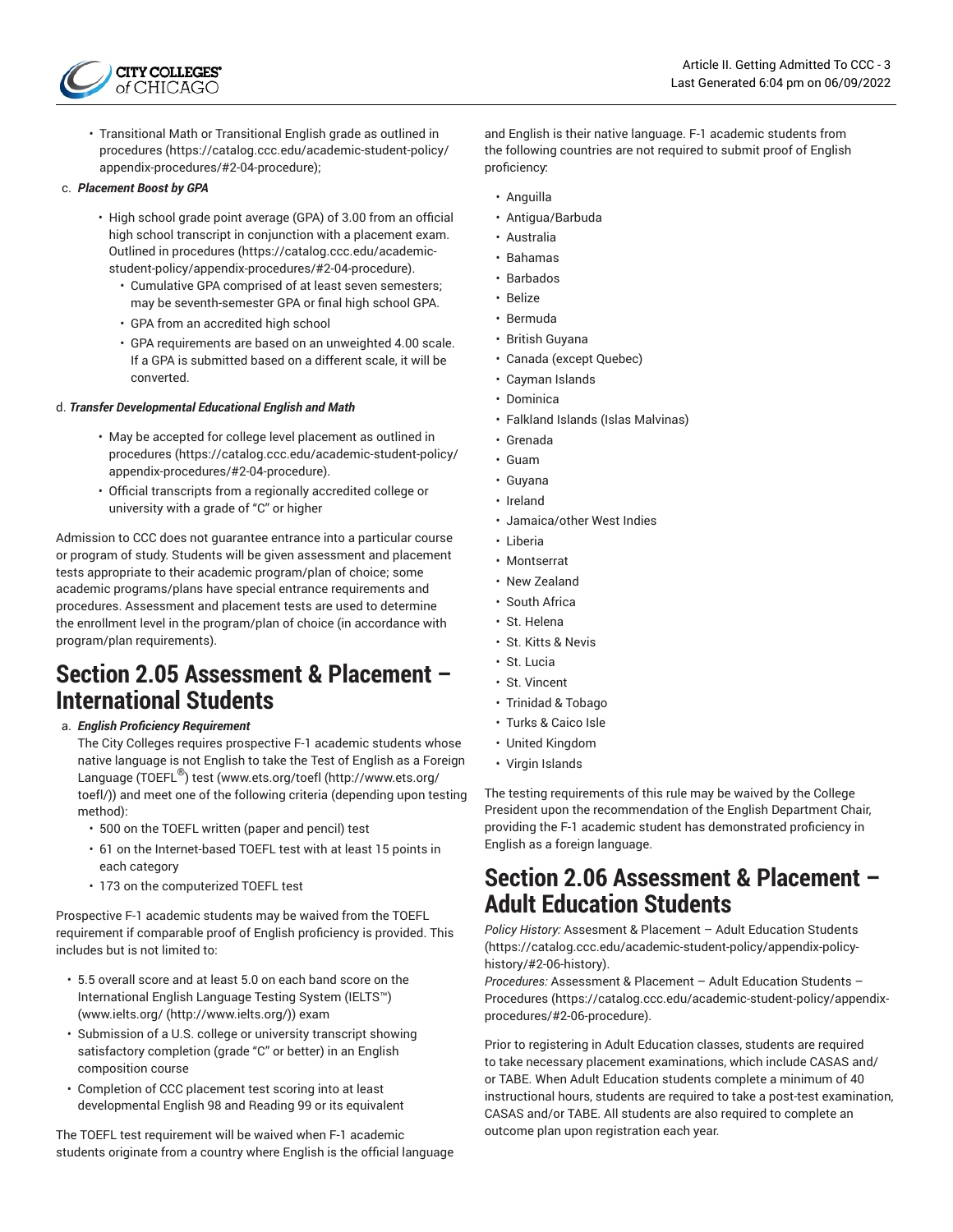

# <span id="page-3-0"></span>**Section 2.07 Transfer Credit**

*Policy History:* [Transfer](https://catalog.ccc.edu/academic-student-policy/appendix-policy-history/#2-07-history) Credit ([https://catalog.ccc.edu/academic-student](https://catalog.ccc.edu/academic-student-policy/appendix-policy-history/#2-07-history)[policy/appendix-policy-history/#2-07-history](https://catalog.ccc.edu/academic-student-policy/appendix-policy-history/#2-07-history)). *Procedures:* Transfer Credit – [Procedures](https://catalog.ccc.edu/academic-student-policy/appendix-procedures/#2-07-procedure) ([https://catalog.ccc.edu/](https://catalog.ccc.edu/academic-student-policy/appendix-procedures/#2-07-procedure)

Official college transcripts are required as part of the admissions process for credential seeking students. CCC will only accept official undergraduate transcripts from institutions accredited from one of the following organizations:

[academic-student-policy/appendix-procedures/#2-07-procedure](https://catalog.ccc.edu/academic-student-policy/appendix-procedures/#2-07-procedure)).

- Accrediting Commission for Community and Junior Colleges (ACCJC) Western Association of Schools and Colleges
- Higher Learning Commission (HLC)
- Middle States Commission on Higher Education (MSCHE)
- New England Commission of Higher Education (NECHE)
- Northwest Commission on Colleges and Universities (NWCCU)
- Southern Association of Colleges and Schools Commission on Colleges (SACSCOC)
- WASC Senior College and University Commission (WSCUC)

An official transcript is a transcript received directly from the issuing institution (whether on paper and still sealed in the envelope or a certified electronic copy) that is properly signed/authenticated. College transcripts that are more than one (1) year past the print date are not accepted.

All courses from other regionally accredited institutions ([ope.ed.gov/](http://ope.ed.gov/accreditation/Index.aspx) [accreditation/Index.aspx](http://ope.ed.gov/accreditation/Index.aspx) [\(http://ope.ed.gov/accreditation/Index.aspx](http://ope.ed.gov/accreditation/Index.aspx))) previously attended where a final grade of "C" (including grades of "C-") or higher was earned will be evaluated for transferability and reflected on the student's academic record when the credit is accepted. If accepted as satisfying degree requirements, transfer credits will be counted towards graduation subject to certain limits (see Graduation [Requirements](https://catalog.ccc.edu/academic-student-policy/student-focused/graduating/#5-02-policy) for [Degrees](https://catalog.ccc.edu/academic-student-policy/student-focused/graduating/#5-02-policy) ([https://catalog.ccc.edu/academic-student-policy/student](https://catalog.ccc.edu/academic-student-policy/student-focused/graduating/#5-02-policy)[focused/graduating/#5-02-policy\)](https://catalog.ccc.edu/academic-student-policy/student-focused/graduating/#5-02-policy)).

# **Section 2.08 Military Credit**

*Procedures:* Military Credit – [Procedures](https://catalog.ccc.edu/academic-student-policy/appendix-procedures/#2-08-procedure) [\(https://catalog.ccc.edu/](https://catalog.ccc.edu/academic-student-policy/appendix-procedures/#2-08-procedure) [academic-student-policy/appendix-procedures/#2-08-procedure](https://catalog.ccc.edu/academic-student-policy/appendix-procedures/#2-08-procedure)).

### a. *Process for Awarding Military Credit*

College credits may be granted for Armed Forces/military service experiences and Armed Forces schooling (Military Credit). American Council on Education (ACE) recommendations will be followed to the extent possible. ACE publishes evaluations and recommendations for credit for Ratings or Military Occupational Specialties (MOS) training. Decisions concerning acceptance of military credit as equivalent to a CCC course will be reviewed and approved by a faculty member responsible for instruction in the appropriate academic discipline. Articulation decisions will be recorded in CCC's student information system to ensure evaluation consistently for all veterans. When the curriculum of an articulated CCC course is updated, the military equivalencies will be reviewed and updated accordingly. Factors such as currency of course content will be considered when making or updating articulation decisions, for example, with regard to technology or medical courses or training.

### b. *Graduation Requirements*

Military Credit shall not exceed sixty-seven percent (67%) of the total credits required for the academic program or plan in which the veteran/student enrolls. Student recipients of Military Credit are required to fulfill all normal graduation requirements, including residency requirements, for their academic program or plan (see Graduation [Requirements](https://catalog.ccc.edu/academic-student-policy/student-focused/graduating/#5-02-policy) for Degrees [\(https://catalog.ccc.edu/](https://catalog.ccc.edu/academic-student-policy/student-focused/graduating/#5-02-policy) [academic-student-policy/student-focused/graduating/#5-02-policy\)](https://catalog.ccc.edu/academic-student-policy/student-focused/graduating/#5-02-policy)). Nothing in this military transfer credit policy should be construed otherwise.

## **Section 2.09 Credit by Assessment of Prior Learning**

*Procedures:* Credit by [Assessment](https://catalog.ccc.edu/academic-student-policy/appendix-procedures/#2-09-procedure) of Prior Learning – Procedures [\(https://catalog.ccc.edu/academic-student-policy/appendix-procedures/](https://catalog.ccc.edu/academic-student-policy/appendix-procedures/#2-09-procedure) [#2-09-procedure](https://catalog.ccc.edu/academic-student-policy/appendix-procedures/#2-09-procedure)).

College credit may be granted for prior learning (college-level learning) acquired outside the classroom. This prior learning is known as Prior Learning Assessment (PLA).

These learning *experiences gained outside the classroom* may include work experience, employer training, military training or military [occupation](https://catalog.ccc.edu/academic-student-policy/student-focused/getting-admitted/#text) [experience](https://catalog.ccc.edu/academic-student-policy/student-focused/getting-admitted/#text) [\(https://catalog.ccc.edu/academic-student-policy/student](https://catalog.ccc.edu/academic-student-policy/student-focused/getting-admitted/#text)[focused/getting-admitted/#text\)](https://catalog.ccc.edu/academic-student-policy/student-focused/getting-admitted/#text), independent study/research, noncollegiate learning, professional certifications, civic activities, volunteer service, and more.

College credit may be granted for general education, specialized, or elective courses on the student record. Credit earned will not be included in Grade Point Average (GPA) calculations.

### **Eligibility**

PLA credit may be granted to any CCC student, under the following guidelines:

- Be admitted and enrolled at CCC
- Be in good academic standing
- Follow program's residency requirements

# **Section 2.10 Credit by Standardized Examination/Testing**

*Policy History:* Credit by Standardized [Examination/Testing \(https://](https://catalog.ccc.edu/academic-student-policy/appendix-policy-history/#2-10-history) [catalog.ccc.edu/academic-student-policy/appendix-policy-history/#2-10](https://catalog.ccc.edu/academic-student-policy/appendix-policy-history/#2-10-history) [history](https://catalog.ccc.edu/academic-student-policy/appendix-policy-history/#2-10-history)).

Procedures: Credit by Standardized [Examination/Testing](https://catalog.ccc.edu/academic-student-policy/appendix-procedures/#2-10-procedure) – Procedures [\(https://catalog.ccc.edu/academic-student-policy/appendix-procedures/](https://catalog.ccc.edu/academic-student-policy/appendix-procedures/#2-10-procedure) [#2-10-procedure](https://catalog.ccc.edu/academic-student-policy/appendix-procedures/#2-10-procedure)).

College credit may be granted for college-level knowledge and skills acquired in certain high school courses and/or programs or acquired outside the classroom through evaluation by standardized tests. College credit may be granted for general education, specialized, or elective courses. Grades will not be awarded and credit earned will not be included in Grade Point Average (GPA) calculations. Testing fees may apply. Neither financial aid nor veterans education benefits is available for any credit awarded by evaluation/testing.

- a. **College Credit for Certain High School Courses and/or Programs** College credit may be granted through standardized examinations/ tests for study completed in high school.
	- Advanced Placement Courses high school students completing Advanced Placement (AP) courses and earning scores of 3 (Qualified), 4 (Well Qualified) or 5 (Extremely Well Qualified) on